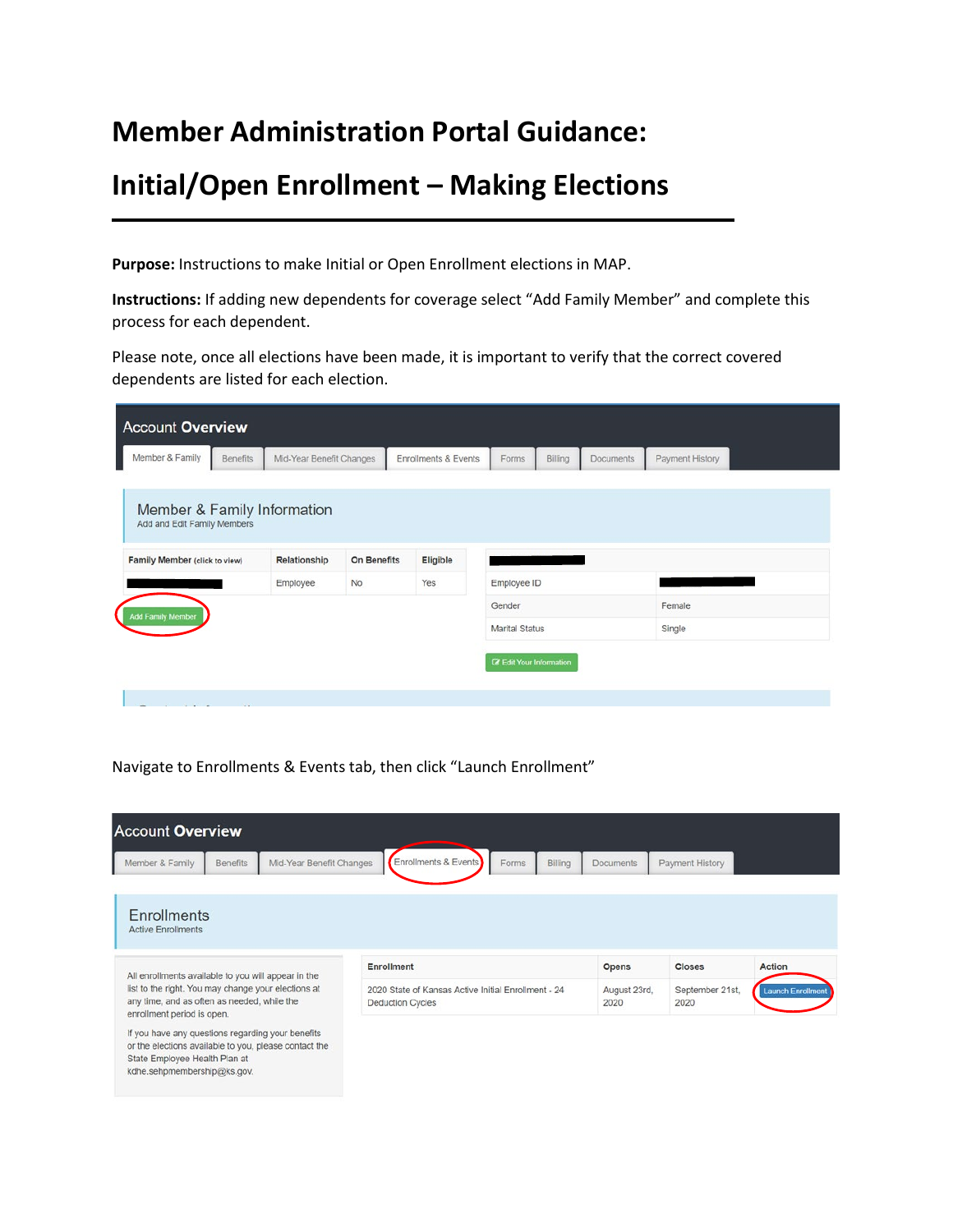On the Welcome screen, note the status table to the right. If the Status field reads "Not Yet Submitted," your elections have not been made. When the field reads "Enrollment Has Been Submitted," elections have been received by SEHP.

| 2020 State of Kansas Active Initial Enrollment - 24 Deduction Cycles |                               |                          | 2019 State of Kansas Active Open Enrollment - 24 Deduction Cycles |
|----------------------------------------------------------------------|-------------------------------|--------------------------|-------------------------------------------------------------------|
| <b>Status</b>                                                        | Enrollment Has Been Submitted | <b>Status</b>            | Not Yet Submitted                                                 |
| <b>Enrollment Begins</b>                                             | August 23rd, 2020             | <b>Enrollment Begins</b> | October 1st, 2018                                                 |
| <b>Enrollment Ends</b>                                               | September 21st, 2020          | <b>Enrollment Ends</b>   | October 31st, 2018                                                |

 For your initial enrollment, you will have no previous elections to display on the Welcome screen. During open enrollment, at the bottom of the Welcome screen, your current elections are listed, including the member semi-monthly cost for each coverage type. If you wish to make the same elections for next year, you should make note of these coverage options.

| <b>Current Benefits</b>                                                            |                                   |        |  |
|------------------------------------------------------------------------------------|-----------------------------------|--------|--|
| Medical                                                                            | <b>Member Only</b>                | \$2.50 |  |
| <b>Blue Cross Blue Shield Plan N</b>                                               | (Employee)                        |        |  |
| Dental                                                                             | <b>Member Only</b>                | \$6.30 |  |
| <b>Delta Dental</b>                                                                | (Employee)                        |        |  |
| <b>Vision</b>                                                                      | <b>Member Only</b>                | \$1.98 |  |
| <b>Surency Vision Basic</b>                                                        | (Employee)                        |        |  |
| <b>Healthcare FSA</b>                                                              | <b>Coverage Waived</b>            | \$0.00 |  |
| <b>HSA Single</b><br><b>Health Savings Account Employee</b><br>Contribution-Single | Per Paycheck Contribution: \$0.00 |        |  |

 Before entering the enrollment portal for the first time, you will see the following message display enrollment process as many times as necessary before the end of Open Enrollment, but all elections must be made each time (i.e., to add vision coverage to previously elected medical coverage, both elections are made the portal will close for processing. beside current benefits. Once your elections have been completed, the most recent completed enrollment will be displayed in this pane. During open enrollment, you are able to complete the medical and vision must be elected on the next enrollment). During your initial enrollment, once your

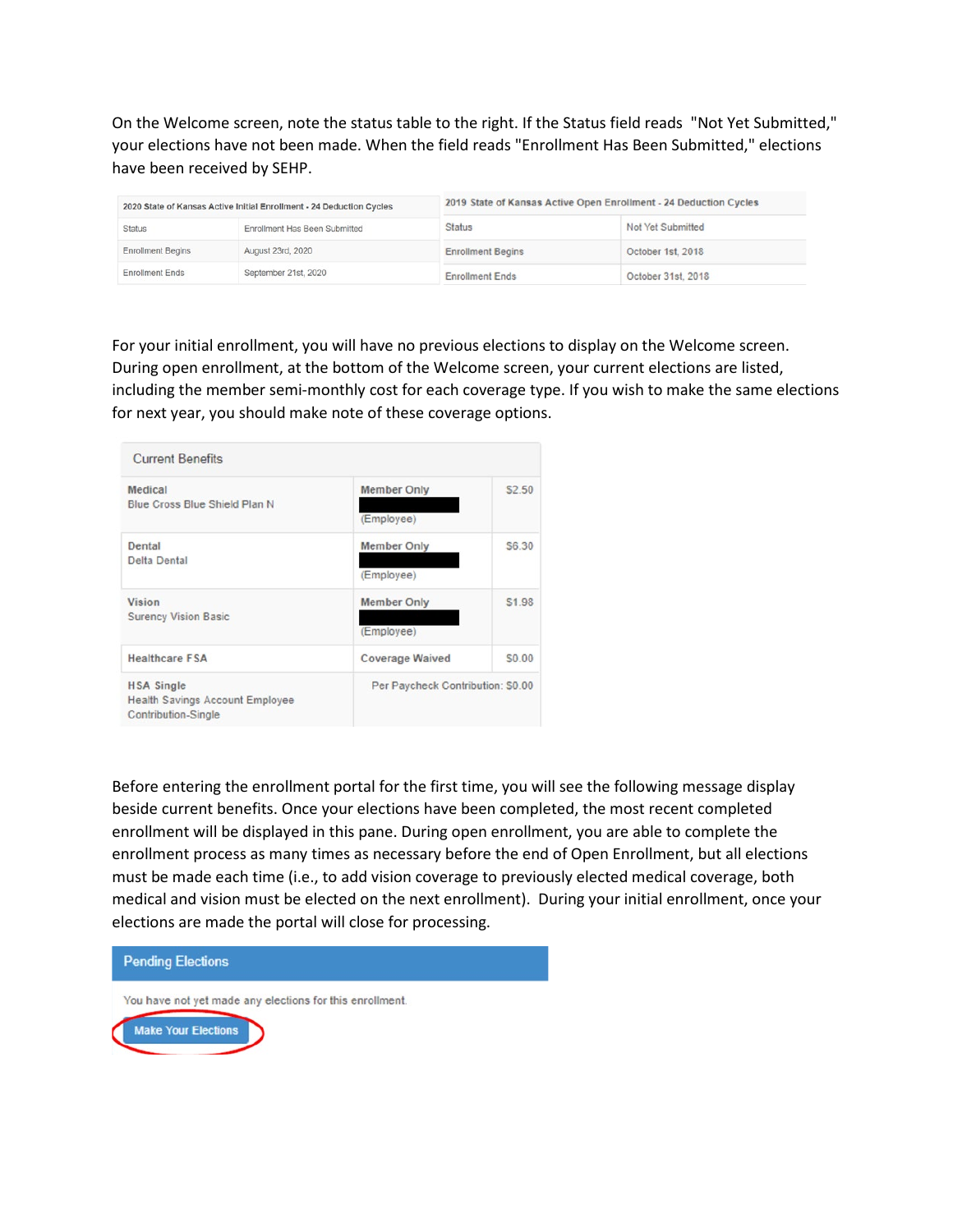The next screen is for Electronic Communication Consent. If you choose to Opt-In you will receive your Form 1095 online through MAP; if you choose Opt-Out you will receive a paper copy of your Form 1095 in the mail at the address you have listed in MAP.

| <b>Electronic Communication Consent</b>                                                                                                                                                                                                                                                                                                                                                                                                                                                                                                                                                                                 |                          |          |
|-------------------------------------------------------------------------------------------------------------------------------------------------------------------------------------------------------------------------------------------------------------------------------------------------------------------------------------------------------------------------------------------------------------------------------------------------------------------------------------------------------------------------------------------------------------------------------------------------------------------------|--------------------------|----------|
|                                                                                                                                                                                                                                                                                                                                                                                                                                                                                                                                                                                                                         |                          |          |
| The Affordable Care Act (ACA) requires the State of Kansas to mail a 1095-C to an employee in January each year. The 1095-C will document the health insurance coverage<br>received by the employee from the State of Kansas during the previous Plan Year. If you wish to receive this document electronically in the MAP Member Portal, please<br>select Opt-In in the box below. If you do not wish to receive this document electronically, please select Opt-Out below. If the Opt-Out is selected, the 1095-C will be sent by<br>regular mail to the address you have listed with the State Employee Health Plan. |                          |          |
|                                                                                                                                                                                                                                                                                                                                                                                                                                                                                                                                                                                                                         | Electronic Communication |          |
|                                                                                                                                                                                                                                                                                                                                                                                                                                                                                                                                                                                                                         |                          | Continue |

The next several screens of the enrollment portal will ask you to verify contact information. Carefully confirm that all information is correct, as new cards, plan documents, and other critical information will be sent to members using this contact information.

The SEHP opened the HealthQuest Health Center in Topeka, KS for primary care medical services. On this screen, indicate if you live in the Metro Topeka area.

| Metro Topeka Indicator                                                                                                                                                                                                                                                                                                                                                                                                                                                                                                                                                 |  |
|------------------------------------------------------------------------------------------------------------------------------------------------------------------------------------------------------------------------------------------------------------------------------------------------------------------------------------------------------------------------------------------------------------------------------------------------------------------------------------------------------------------------------------------------------------------------|--|
| Do you live or work in the following counties of Kansas? Shawnee, Wabaunsee, Osage, Jackson, or Jefferson? In May of this year, the SEHP opened the HealthQuest<br>Health Center in Topeka to provide primary care medical services for covered health plan members. Any SEHP member 2 years old or older may receive treatment at the<br>health center. To provide more targeted messaging to those members who live and work in the metro Topeka area we are asking for your assistance to indicate by clicking<br>yes if you live or work in the metro Topeka area. |  |
|                                                                                                                                                                                                                                                                                                                                                                                                                                                                                                                                                                        |  |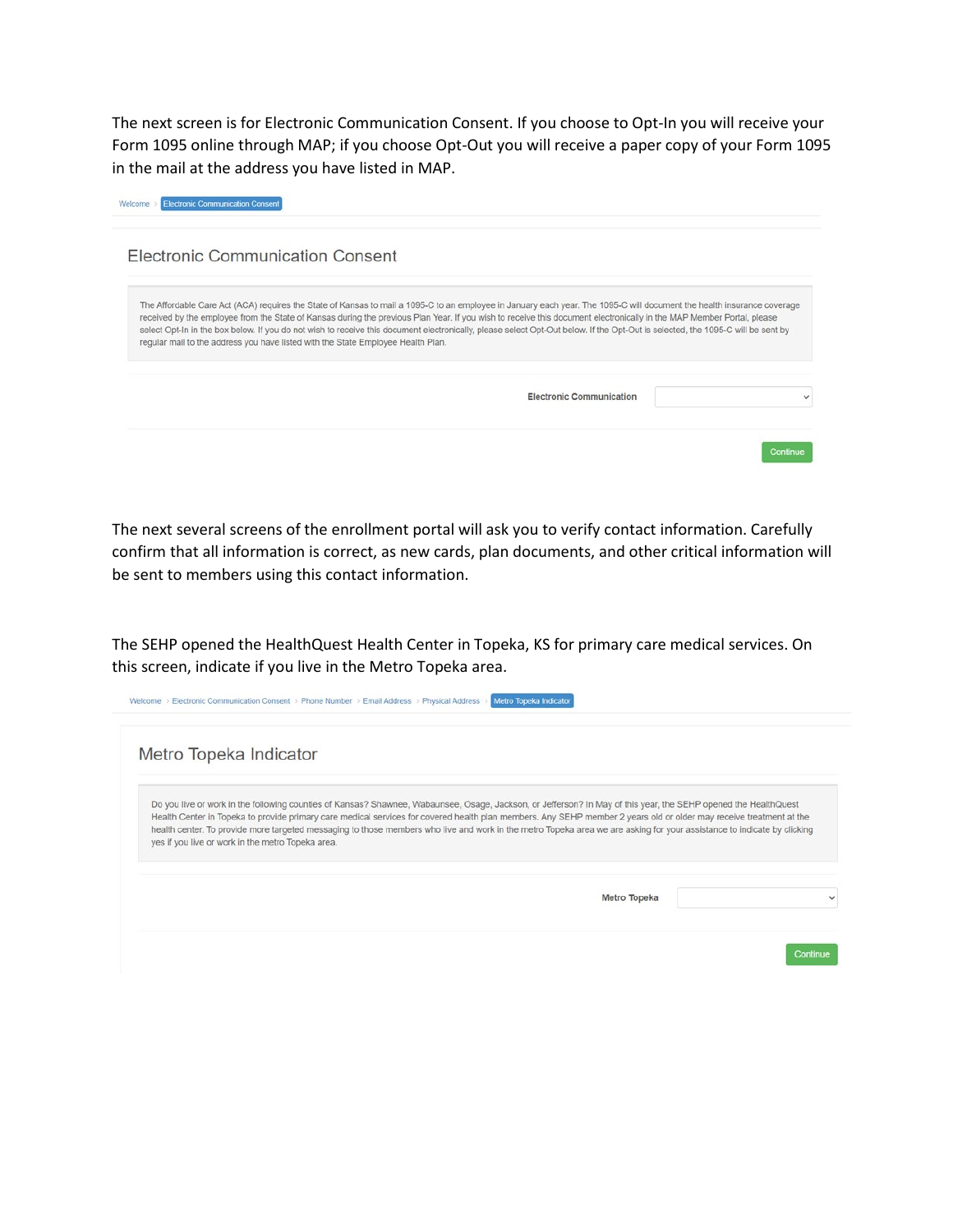You will have the option to pay premiums on a before-tax or after-tax basis. The majority of members elect before-tax to take advantage of tax incentives and increased take-home pay. However, members who elect after-tax premiums can end coverage or remove dependents mid-year without a qualifying event.

| <b>Tax Status Selection</b>                                                                                                                                                                                                                                                                                                                                                                                                        |  |
|------------------------------------------------------------------------------------------------------------------------------------------------------------------------------------------------------------------------------------------------------------------------------------------------------------------------------------------------------------------------------------------------------------------------------------|--|
| You have the option to have your health benefits deducted from your paycheck on a before tax (pre-tax) or after tax basis.<br>. Before Tax or Pre-Tax means that you are paying your medical/dental/vision insurance premiums before any of the federal, state, and other taxes are deducted.<br>. After Tax means that federal, state, and other taxes are deducted before any medical/dental/vision insurance premiums are paid. |  |
|                                                                                                                                                                                                                                                                                                                                                                                                                                    |  |

You will be asked to confirm whether you are in the United States on a J-1 or J-2 visa. Due to insurance cover- age requirements for individuals who are in the United States on a J-1 or J-2 visa, only Plan J is available to these individuals.

| J1-J2 Visa Status                                                                                                                                                                                                                                                                                                                                                                                                                                                                    |               |  |
|--------------------------------------------------------------------------------------------------------------------------------------------------------------------------------------------------------------------------------------------------------------------------------------------------------------------------------------------------------------------------------------------------------------------------------------------------------------------------------------|---------------|--|
| Important note: The Kansas State Employee Health Plan for State Employees offers one (1) plan, Plan J, which meets the J-1 requirements. J-1 visa employees covered<br>under the Kansas State Employee Health Plan must elect Plan J, or waive coverage and purchase medical coverage outside of the Kansas State Employee Health Plan to<br>be in compliance with the J-1 regulations.<br>Are you in the United States under a J1 or J2 Visa?<br>If you are a US Citizen select No. |               |  |
|                                                                                                                                                                                                                                                                                                                                                                                                                                                                                      | J1 or J2 Visa |  |
|                                                                                                                                                                                                                                                                                                                                                                                                                                                                                      |               |  |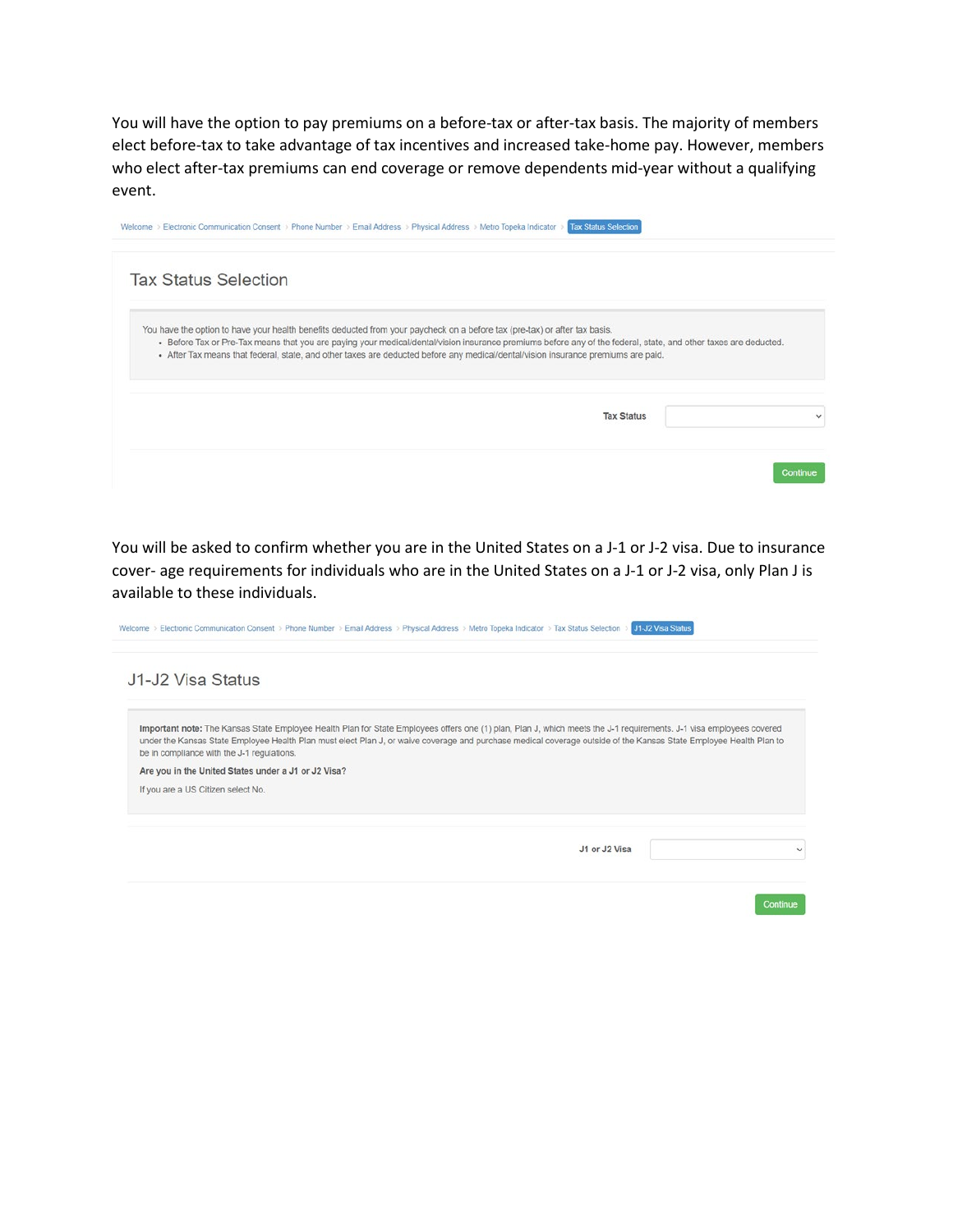Each coverage type is elected on a separate screen. However, all coverage election screens have certain commonalities:

- $1.$ The option to Waive Coverage appears at the top of the options as a checkbox highlighted in yellow.
- $2.$ Plan options, if applicable for the coverage type, are listed as radio buttons. Only one can be selected.
- 3. Dependents will appear as checkboxes. Any or none can be selected for each coverage type. For a dependent to be eligible for coverage, the employee must also elect that coverage. Each coverage type is offered and can be elected as a standalone option.
- 4. The calculated rate will update to reflect coverage options and dependents selected.
- 5. If additional information is included about the coverage or plan options, it will be shown in the grey box above coverage options.

Go through the following screens and make your desired elections.

If you enroll in Plan C or Plan N, you will be prompted to elect either an HRA or HSA after the Medical Election screen. If you enrolled in either of those plans, enrollment in an HRA/HSA is not optional.

| Once you complete your enrollment you can see if you quality for the HealthyKids Program by completing the online application by visiting the website found towards the<br>bottom of your Enrollments and Events tab. |                                                                       |                                 |
|-----------------------------------------------------------------------------------------------------------------------------------------------------------------------------------------------------------------------|-----------------------------------------------------------------------|---------------------------------|
| □ Waive Coverage                                                                                                                                                                                                      |                                                                       |                                 |
| Choose Your Desired Plan                                                                                                                                                                                              | <b>Covered Dependents</b>                                             |                                 |
| <b>Plan Selection</b>                                                                                                                                                                                                 | In addition to yourself, who would you like to cover under this plan? |                                 |
| ○ Aetna Plan A                                                                                                                                                                                                        | No Eligible Dependents                                                |                                 |
| O Blue Cross Blue Shield Plan A                                                                                                                                                                                       | How do I add a Dependent that's not listed?                           |                                 |
| ○ Aetna Plan C                                                                                                                                                                                                        | <b>Calculated Rate</b>                                                | \$0.00 / Not Applicable         |
| ○ Blue Cross Blue Shield Plan C                                                                                                                                                                                       |                                                                       | Estimated cost of this election |
| ○ Aetna Plan J                                                                                                                                                                                                        |                                                                       |                                 |
| ○ Blue Cross Blue Shield Plan J                                                                                                                                                                                       |                                                                       |                                 |
| ○ Aetna Plan N                                                                                                                                                                                                        |                                                                       |                                 |
| ○ Blue Cross Blue Shield Plan N                                                                                                                                                                                       |                                                                       |                                 |
| ○ Aetna Plan Q                                                                                                                                                                                                        |                                                                       |                                 |
| ○ Blue Cross Blue Shield Plan Q                                                                                                                                                                                       |                                                                       |                                 |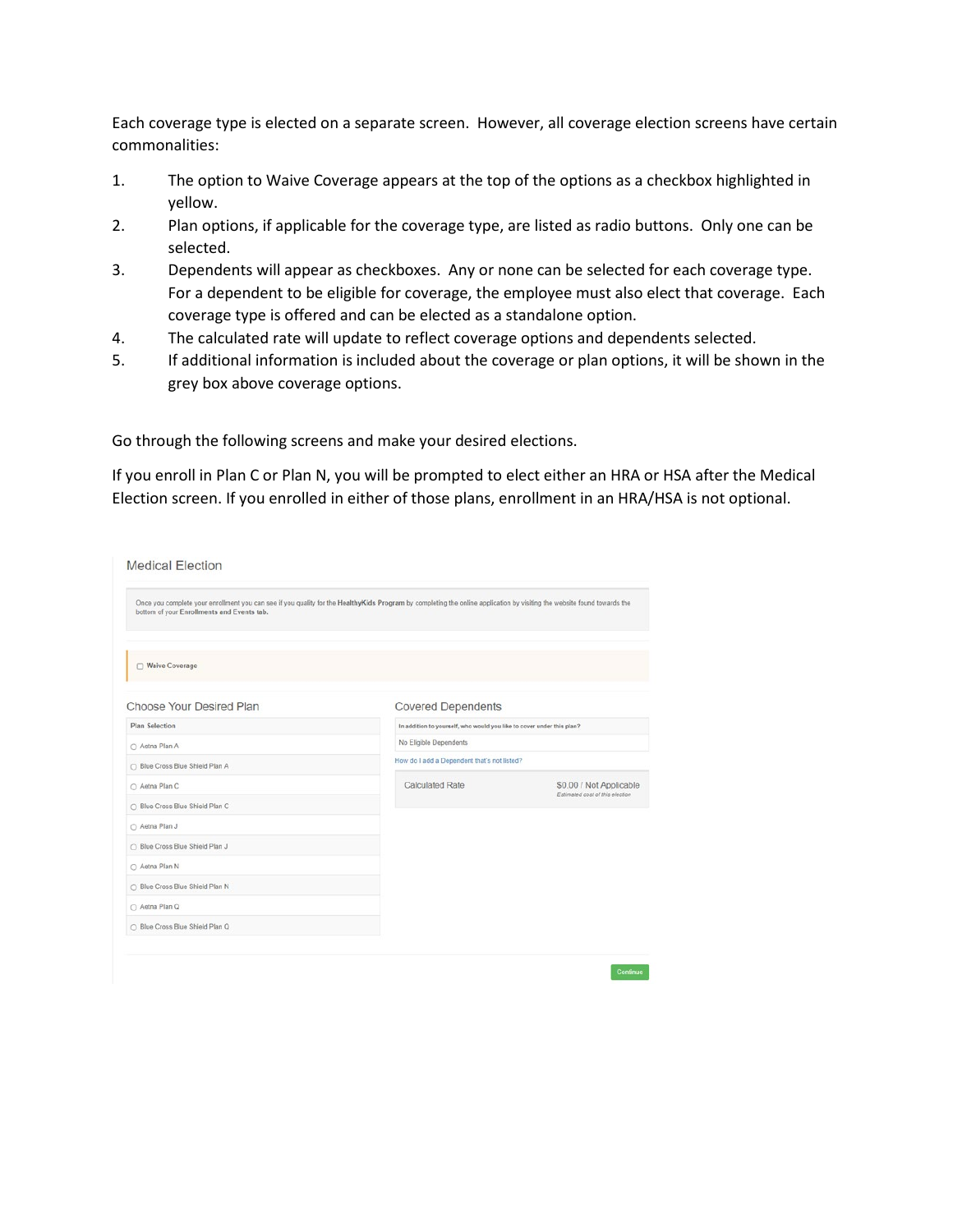SEHP's dental coverage is provided by Delta Dental.

| You have the option of waiving the dental program altogether. | You must be enrolled in dental coverage in order to select the dental plan for any of your dependents. |                                                            |
|---------------------------------------------------------------|--------------------------------------------------------------------------------------------------------|------------------------------------------------------------|
| Waive Coverage                                                |                                                                                                        |                                                            |
| Choose Your Desired Plan                                      | <b>Covered Dependents</b>                                                                              |                                                            |
| <b>Plan Selection</b>                                         | In addition to yourself, who would you like to cover under this plan?                                  |                                                            |
| O Delta Dental                                                | No Eligible Dependents                                                                                 |                                                            |
|                                                               | How do I add a Dependent that's not listed?                                                            |                                                            |
|                                                               | <b>Calculated Rate</b>                                                                                 | \$0.00 / Not Applicable<br>Estimated cost of this election |

SEHP's vision coverage is provided by Surency, with two different plan options: Basic or Enhanced.

Vision Election

| Click here to watch a video about the Surency Vision plans |                                                                       | You may choose to enroll yourself and any eligible dependents in one of the Vision plans, whether or not you or your dependents are enrolled in the Medical coverage. |
|------------------------------------------------------------|-----------------------------------------------------------------------|-----------------------------------------------------------------------------------------------------------------------------------------------------------------------|
|                                                            |                                                                       |                                                                                                                                                                       |
| □ Waive Coverage                                           |                                                                       |                                                                                                                                                                       |
| <b>Choose Your Desired Plan</b>                            | <b>Covered Dependents</b>                                             |                                                                                                                                                                       |
| <b>Plan Selection</b>                                      | In addition to yourself, who would you like to cover under this plan? |                                                                                                                                                                       |
| ○ Surency Vision Enhanced                                  | No Eligible Dependents                                                |                                                                                                                                                                       |
| ○ Surency Vision Basic                                     | How do I add a Dependent that's not listed?                           |                                                                                                                                                                       |
|                                                            | <b>Calculated Rate</b>                                                | \$0.00 / Not Applicable<br>Estimated cost of this election                                                                                                            |
|                                                            |                                                                       |                                                                                                                                                                       |

After you have made your Vision Election, you will be taken though a few screens for enrollment in Supplemental Insurance through The Hartford; Voluntary Benefits Plan include: Hospital Indemnity Insurance, Critical Illness Insurance, and Accident Insurance.